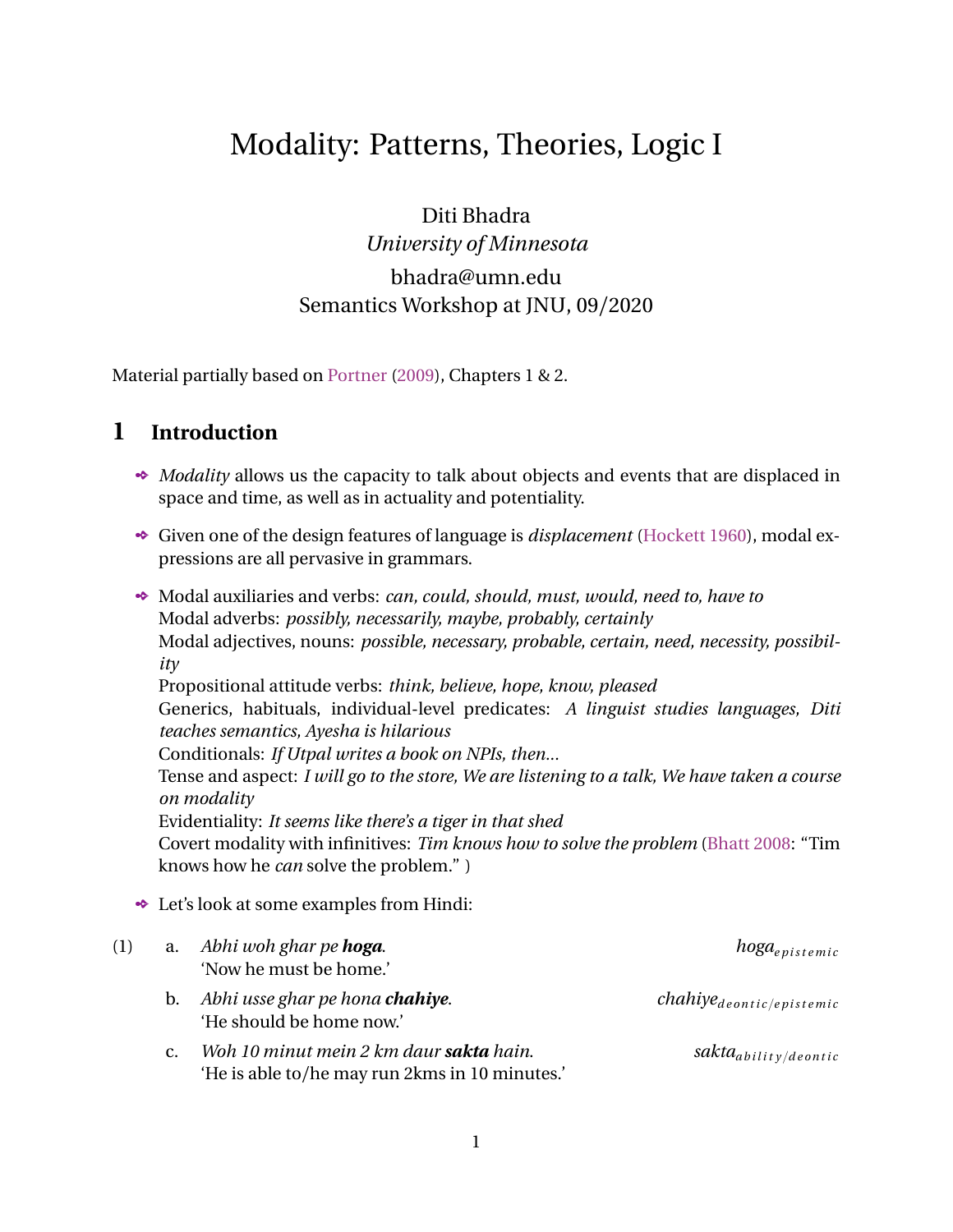d. *Mujhe 10 minut mein 2 km daurna hai*.

 $V$ -INF  $\mathit{hain}_{(covert)deonic/bouletic/teleological}$ 'I am required to/want to/have to run 2kms in 10 minutes.'

- e. *Tum kehte toh woh kar leta.*  $V$ <sup>-ta</sup><sub>e *pistemic/counterfactual*</sub> 'If you would have said, he would have done it.'
- f. *Tumhe yeh kaam karna padhega*. <sup>V</sup>-INF *padhegad e o n t i c* {*t e l e o l o g i c a l* 'You have to/need to do this work.'

(2) *Ram yeh kar sakta hain.*

- a. Ram can do it, i.e. he is physically able to.
- b. Ram can do it, i.e. now he is allowed to/I am giving him permission to.
- c. Ram may/might do it, i.e. I am not sure if he certainly will but there is a possibility given what I know about him.
- d. Ram may do it, i.e. the moral ethics we live by do not prevent him from doing this.
- e. Ram can do this to achieve a particular goal.
- What we are already noticing is massive amounts of ambiguity/underspecification in *modal flavor*.
	- $\Phi$  Then should we consider the existence of these patterns as a result of accidental polysemy?
	- [Kratzer](#page-10-3) ([1981](#page-10-3), [1991\)](#page-10-4): No! This is the result of **contextual dependency**.

 $\mathbb{F}$  Modals by themselves have a skeletal meaning denotation; together with essential components from the context, a modal gets the particular flavor that it has in that particular context.



Figure 1: Modal *force* vs. modal *flavor*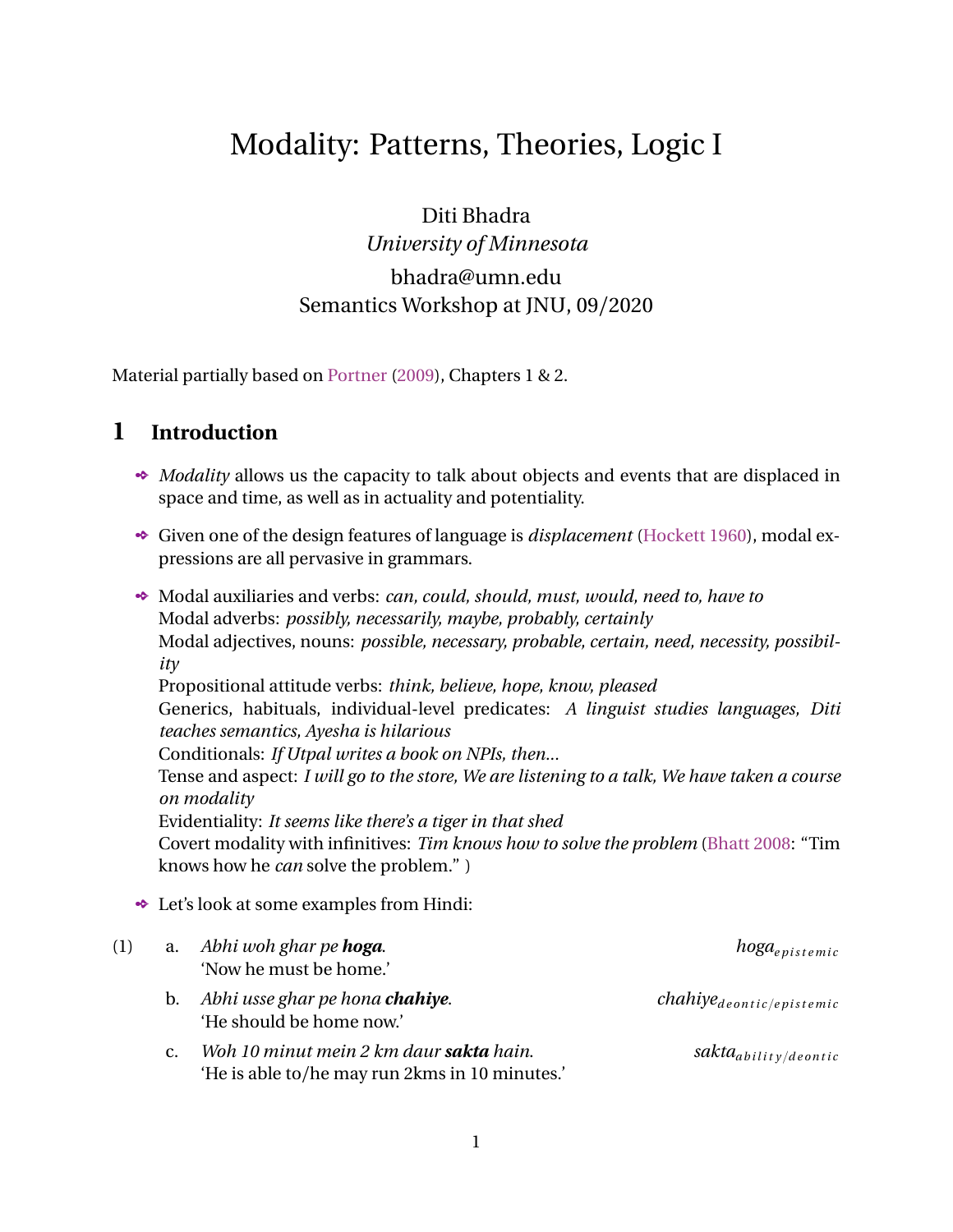- Any theory of modality in natural language has to explain how to account for these different flavors within the same framework, and correlate them with differences in modal force.
- We are going to look at two influential schools of thought bearing on this issue: modal logic (accessibility relations in particular), and natural language semantics (possible worlds in particular).
- $\rightarrow$  There are many many aspects and facets of modality we will not be able to cover in this workshop: their interaction with scopal operators like *negation, quantifiers, conditionals, questions*, etc, their direct interaction with tense and aspect, their interaction with disjunction (*free choice*), clause-type related phenomena like *modal subordination*, relationship with *imperatives*, the very related phenomena of *evidentiality*, etc.

### **2 Accessibility Relations**

- *Logic* comprises studying systems of reasoning; *Modal Logic* focuses on reasoning involving the concepts of necessity, possibility, implication, obligation, etc. ([Portner](#page-10-0) [2009\)](#page-10-0).
- $\bullet$  Modal logic is not the same thing as the linguistics of modal expressions!
	- $\otimes$  Modal logic aims to capture patterns of reasoning irrespective of natural language words like *must, possible, sakna, hona, zaroori, dorkar, uchit, uchitam*, etc.
	- $\odot$  Once you start studying the formal properties of operators like  $\Box$  and  $\Diamond$ , it can take you far far beyond the semantics of human language.
- $\bullet$  In a modal logic language (MLL; [Portner](#page-10-0) [2009\)](#page-10-0), we first begin with some essential tools:
	- (3) Included in such a MLL are:
		- a. Infinite number of propositional variables: *p*,*q*, *r*,*s*,*t* ...
		- b. Negation: if  $\alpha$  is a sentence in MLL, then so is  $\alpha$ .
		- c. Conjunction, disjunction, conditionals: if *α* and *β* are sentences of MLL, then so are  $\alpha \wedge \beta$ ,  $\alpha \wedge \beta$ ,  $\alpha \tilde{N} \beta$ .
		- d. Necessity and Possibility: if  $\alpha$  is a sentence of MLL, then so are  $\Box \alpha$  and  $\Diamond \alpha$ .
- Note that some of these are *derivable* from other, more basic operators:

(4) a. 
$$
\alpha \wedge \beta = p \alpha_{\alpha} \beta
$$
  
b.  $\alpha \tilde{N} \beta = (\alpha_{\alpha} \beta q)$ 

- c.  $\Box \beta = \Diamond \beta$
- Next, we come to two concepts that will get the "modal" part of things rolling [\(Hughes](#page-10-5) [and Cresswell](#page-10-5) [1996](#page-10-5)):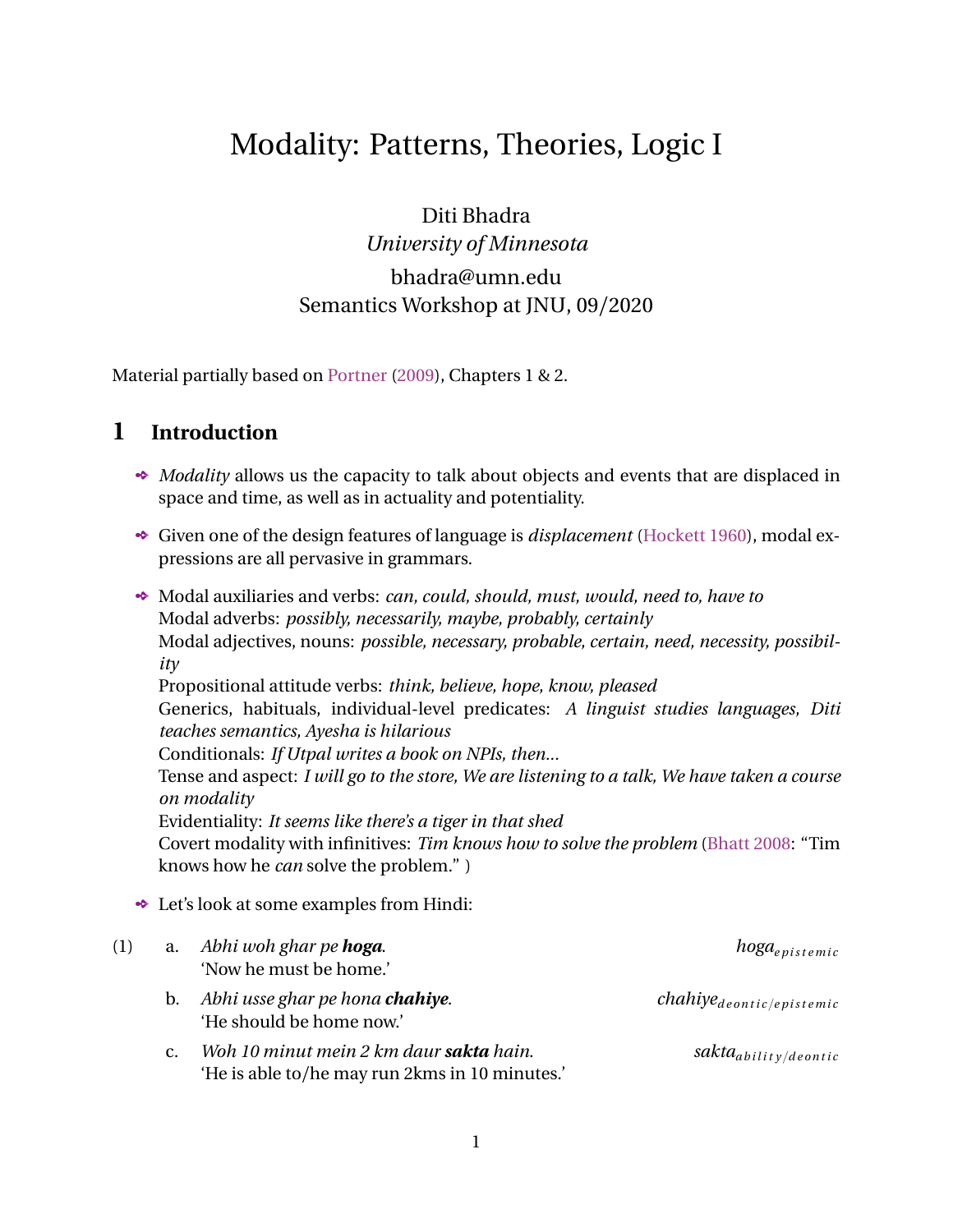- (5) FRAMES A frame *F* is a pair *W*,*R* ą where *W* is (usually) a set of possible worlds, and *R* is a relation on *W*.
- <span id="page-3-0"></span> This relation *R* is ultra important because it provides the mechanism for the worlds to "talk" to each other. For example:
	- (6) a. **Reflexive frame:**  $W, R$ ; is a reflexive frame iff for every  $w \in W$ ,  $R(w, w)$ .
		- b. **Symmetrical frame:**  $W, R$  is a symmetrical frame iff for every  $w$  and  $u$  **P** *W*, if R(*w, u*), then R(*u, w*).
		- c. **Serial frame:**  $W, R$  i is a serial frame iff for every  $w \cdot P$  *W*, there is a  $u \cdot P$  *W* such that R(*w, u*).
		- d. **Transitive frame:**  $W, R$  is a transitive frame iff for every  $w, u, v$  P  $W$ , if R(*w, u*), and R(*u, v*), then R(*w, v*).
		- e. **Equivalence frame:**  $W, R$  is an equivalence frame iff it is a reflexive, symmetrical, and transitive frame.
- $\rightarrow$  Think of these frames as ways a world can talk to/access its friends that are far away from it.
	- Different types of *R* thus gives us different types of *accessibility relations* (cf. Kripke semantics – a system created by Saul Kripke and Andre Joyal in late 1950s).



Figure 2: Accessibility between worlds

- $\triangle$  Can we figure out the different relations/frames that exist between the worlds *w*, *u*, *v*?
- With the concept of a FRAME in place, we can define a MODEL:

#### (7) MODEL

A model *M* is a pair *F*,*V* ą, where *F* is a frame and *V* is a valuation function that takes a proposition in a *w* P W and returns a value of 1 or 0.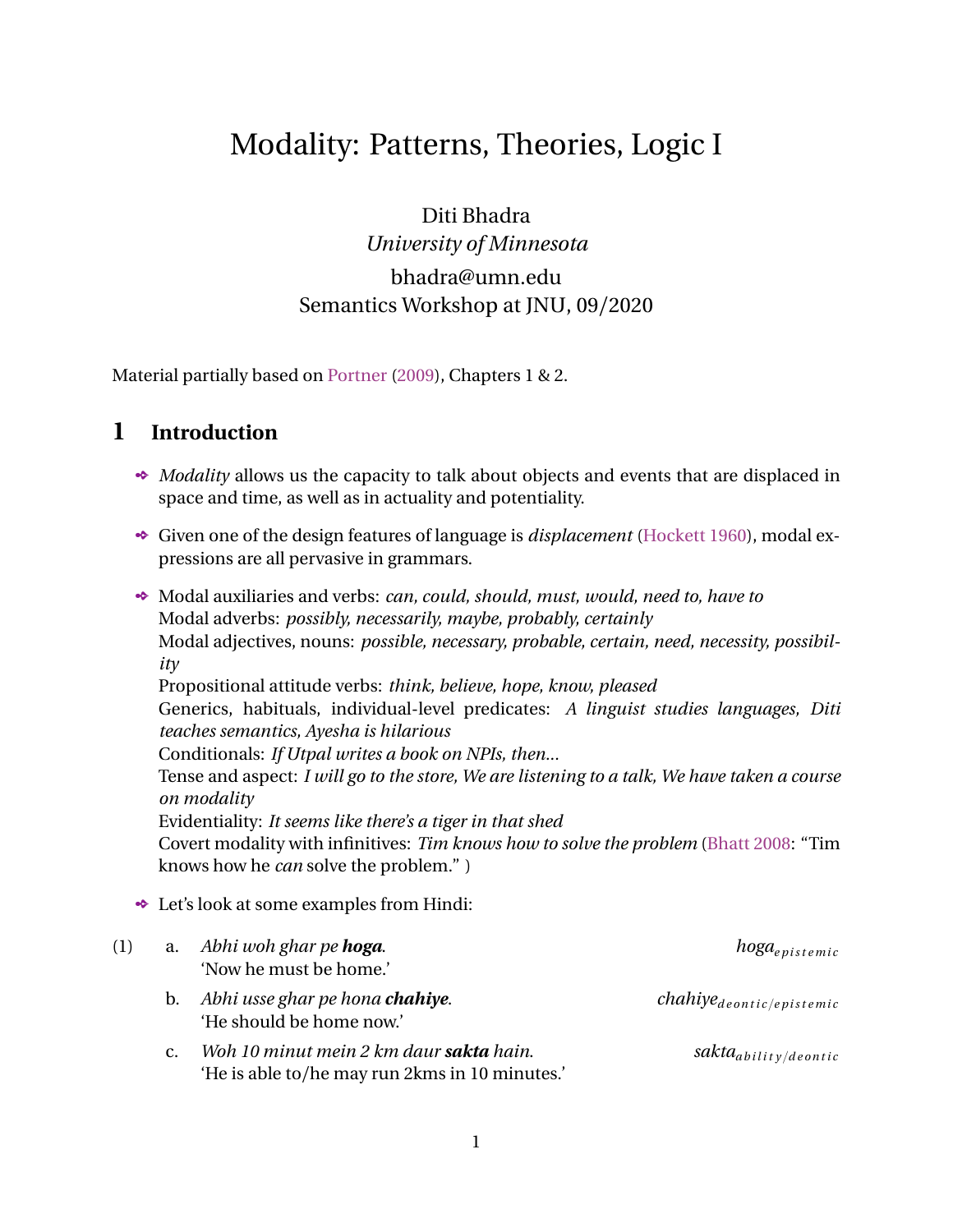- For example,  $V(w, p) = 1$ ,  $V(u, q) = 0$ , etc.
- We can do this for all atomic propositions as well all derived complex propositions containing operators like  $\land$ , \_,Ñ,  $\Box$ ,  $\Diamond$ .
- We also have the useful logical property of *validity* in modal logic:
	- (8) a. A sentence  $\alpha$  is VALID in a MODEL  $M =$ *W*, *R* i , *V* i iff  $vaw^{w,M} = 1$  for  $@*w* P W$ .
		- b. A sentence  $\alpha$  is VALID on a FRAME F iff, for every valuation function V,  $\alpha$  is valid in the model  $M = F, V$  ;
- $\rightarrow$  Thus, validity in a model is separate from validity on a frame (changing the valuation function changes the latter, for instance). $<sup>1</sup>$  $<sup>1</sup>$  $<sup>1</sup>$ </sup>
- <span id="page-4-1"></span> Take a reflexive frame, and if a sentence is valid on such a frame then it is T-VALID:
	- (9) A T-VALID sentence:  $\Box p \tilde{N} p$ Natural language counterparts:
		- a. If Ram must be at home now, then he is at home now. (where  $must_{epistemic}$ )
		- b. If Sita must eat 10 rasgullas to win, then she will eat 10 rasgullas. (where  $must_{deonic}$ )
- <span id="page-4-2"></span> $\bullet$  Only [\(9-a\)](#page-4-1) is T-VALID because the sentence is true, while [\(9-b\)](#page-4-2) is not T-VALID because the sentence is not true.
	- $\Rightarrow$  This tells us that T-validity can be useful for epistemic logic, but not for deontic logic.
- <span id="page-4-4"></span> Take a serial frame, and if a sentence is valid on such a frame then it is D-VALID:
	- (10) A T-VALID and D-VALID sentence:  $\Box p \tilde{N} \Diamond p$ Natural language counterparts:
		- a. If Ram must be at home now, then he might be at home now.  $(where must_{epistemic}, might_{epistemic})$
		- b. If Sita must eat 10 rasgullas to win, then she may eat 10 rasgullas.  $(where \ must_{dentic-oblication}, \ may_{denotic-premission})$
- <span id="page-4-3"></span> $\bullet\bullet\text{ With the flavors and subflavors as indicated, the sentence with deonic modals in (10-b)}$  $\bullet\bullet\text{ With the flavors and subflavors as indicated, the sentence with deonic modals in (10-b)}$  $\bullet\bullet\text{ With the flavors and subflavors as indicated, the sentence with deonic modals in (10-b)}$ being D-VALID suggests that D-validity can be a property of deontic logic.

<span id="page-4-0"></span><sup>&</sup>lt;sup>1</sup>There can be different kinds of validity based on the specific types of frame: K-VALID, T-VALID, B-VALID, D-VALID, S4-VALID, S5-VALID [\(Lewis](#page-10-6) [1918](#page-10-6), [Gödel](#page-10-7) [1933](#page-10-7), [Blackburn et al.](#page-10-8) [2002\)](#page-10-8).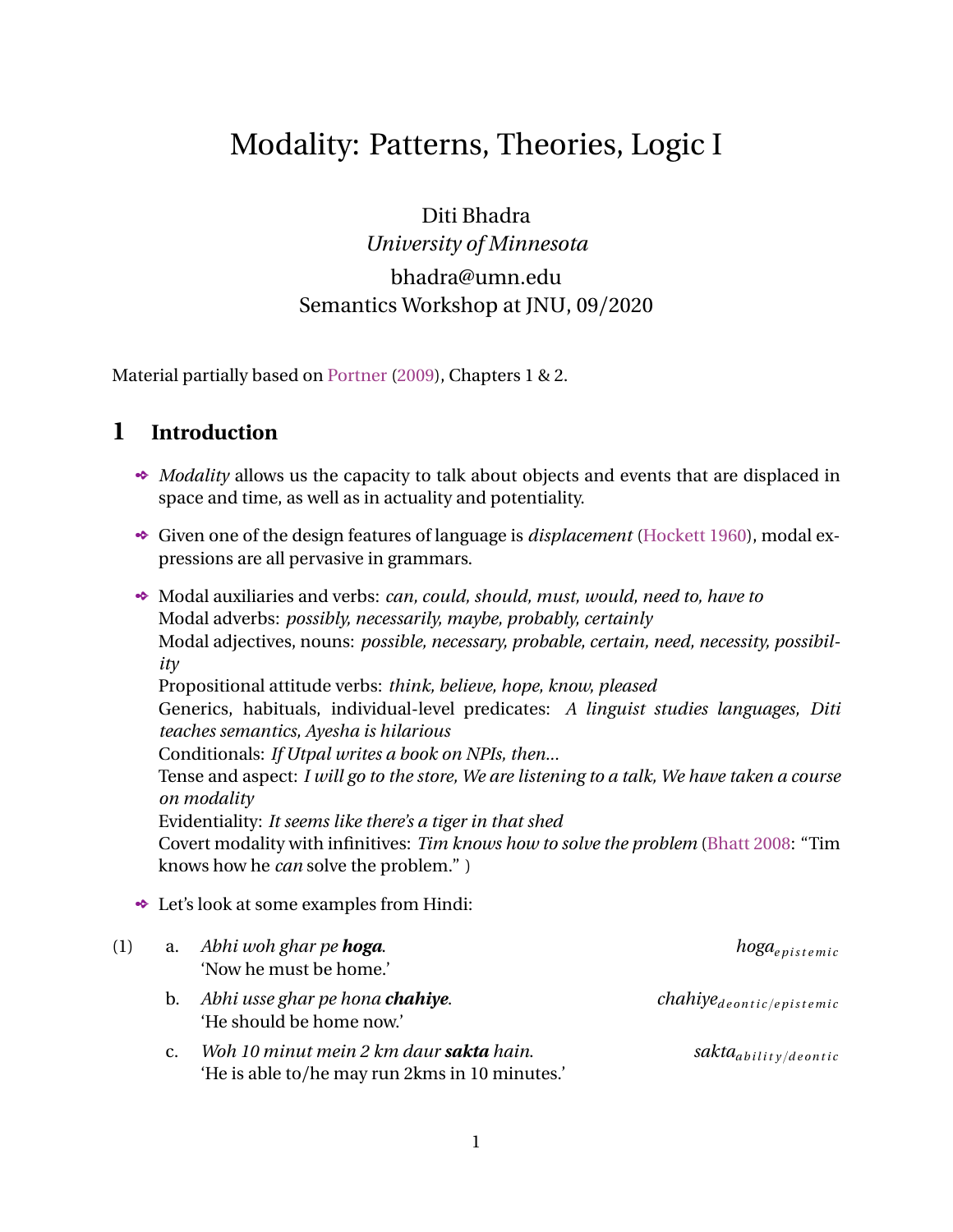- $\otimes$  Note that the sentence with the epistemic modals are thus both T-valid and D-valid (more on this on page 6 below).
- ◆ Our main stars for today,  $\Box$  and  $\Diamond$ , impose a **layer of quantification** on the accessibility relations between worlds:
	- (11)  $v \Box p w^{\nu,M} = 1$  iff for **every world** in *W* accessible to *w*, *p* holds (/is true) in all of those worlds.
		- Crucially note that we have not said *what type* of accessibility relation holds between the worlds – this could be any type!
		- $\otimes$  So what is the  $\Box$  giving us just the *quantity* of accessible worlds where the proposition in its scope holds. This is thus a natural way to think about **modal force**.
	- (12)  $v \Diamond p w^{\mu,M} = 1$  iff for **some world** in *W* accessible to *w*, *p* holds (/is true) in that world.
- Now it's time to wonder: where does **modal flavor** then come from in this framework of modal logic?

From the refined definitions of the accessibility relation  $R$  in terms of knowledge, rules, permissions, obligations, goals, desires, circumstances, abilities, etc.

 Thus, our frames and accessibility relations can now have special designations: (Note: I am using Portner's style of descriptions below (cf. [Portner](#page-10-0) [2009](#page-10-0)) but most styles are sons and daughters of the formalizations in Kripke semantics; cf. also [Hughes and Cresswell](#page-10-5) [1996,](#page-10-5) [Blackburn et al.](#page-10-8) [2002\)](#page-10-8).

### (13) **Epistemic frame**

- $F = W, R$  is an epistemic frame iff for some individual *i*:
- a.  $W =$  the set of possible worlds conceivable by humans.<sup>[2](#page-5-0)</sup>
- b.  $R =$  the relation which holds between two worlds *w* and *u* iff everthing which *i* knows in *w* is also true in *u*.
- This R inside this EPISTEMIC FRAME can be called an EPISTEMIC ACCESSIBILITY RELATION.
- $\bullet$  What about the different properties of frames we learnt in [\(6\)](#page-3-0)?  $E^{\text{max}}$  They can be applied to each of these relations.
- For example, *knowledge* is considered to have the property of reflexivity, because if an agent *knows* a proposition in *w*, then it is true/is a fact in *w*. – thus, we can say that the epistemic frame is reflexive.

<span id="page-5-0"></span><sup>&</sup>lt;sup>2</sup>Leibniz' work on modal metaphysics takes a possible world to a complete way that the universe could be throught its history; possible worlds accessible from our world could have minimal details changed (like maybe today is a Tuesday) or be completely different (maybe dinosaurs are still alive). Linguists ignore inconceivable worlds.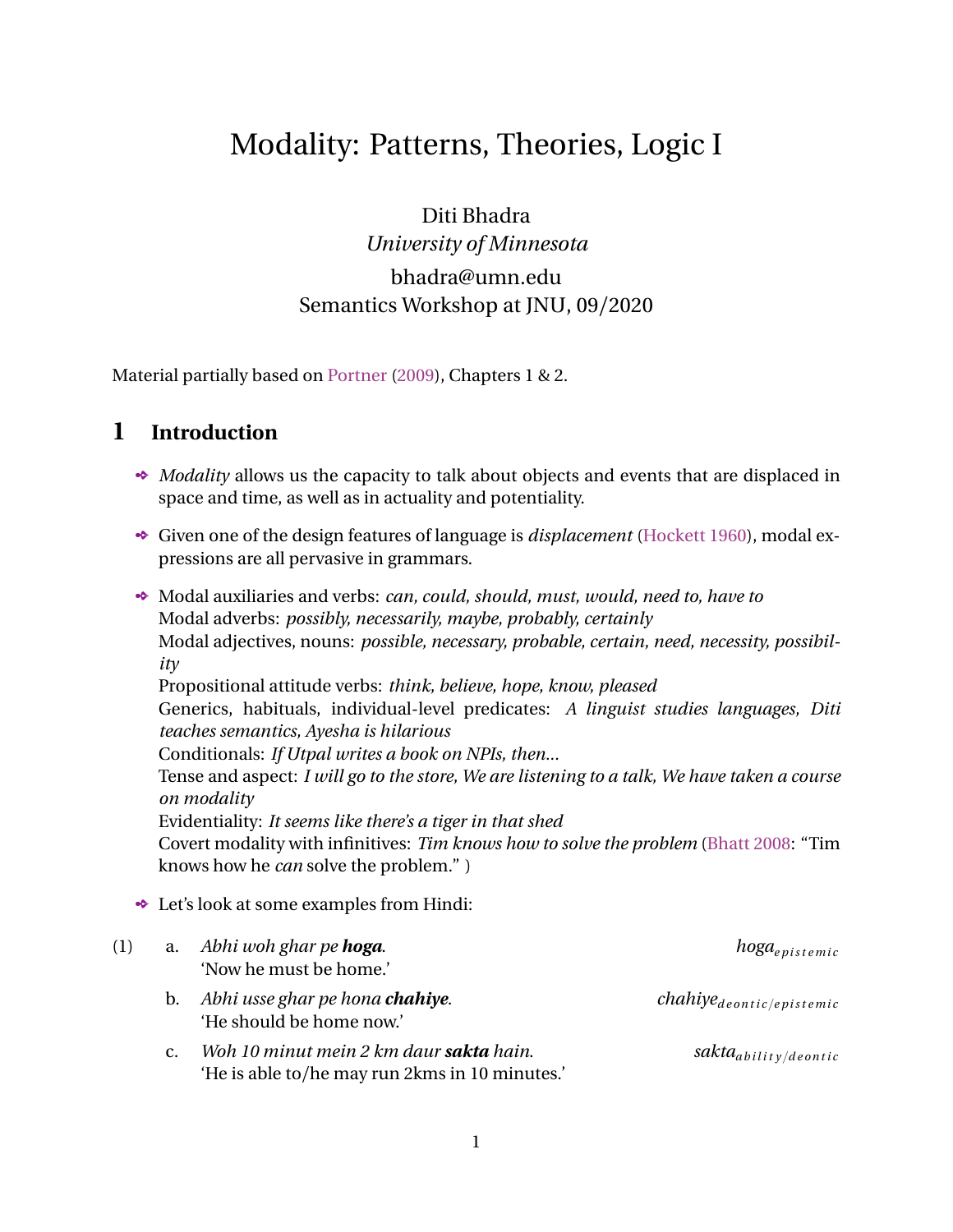Actually, if we assume an idealized account of knowledge where agents are perfect reasoners with infinite memory, then we can say that the epistemic frame actually contains an *equivalence* relation.

– (for example, recall that sentences with epistemic modals were both T-VALID and D-VALID to start with.  $cf. (10)$ 

– but we know that that knowledge derived from different types of evidence and inferences sometimes admit errors, etc. ([von Fintel and Gillies](#page-10-9), [2010;](#page-10-9) [Mihoc, Bhadra, and](#page-10-10) [Falaus](#page-10-10), [2019\)](#page-10-10)

- With similar tools, we can define a DEONTIC FRAME and a corresponding DEONTIC AC-CESSIBILITY RELATION inside it (assuming we are in the realm of rules for instance):
	- (14) **Deontic frame**
		- $F = W, R$  is an deontic frame iff for some system of rules *r*:
		- a.  $W =$  the set of possible worlds conceivable by humans.
		- b.  $R =$  the relation which holds between two worlds *w* and *u* iff all of the rules which are established by *r* (the relation that associates each world in *W* with a set of rules) in *w* are followed in *u*.
- Again, thinking about properties of this frame, deontic frames are *serial*:

– by invoking seriality we obliterate the possibility of having an inconsistent set of rules – because for every rule, there is a world in which the rule is followed (because the property of seriality requires that there be a corresponding world for every world accessible by the deontic accessibility relation).

- A disclaimer again: this is an idealized notion of a deontic relation, because we might find ourselves with contradictory requirements in reality.
- Now, with these tools in place, how do we apply them to our modal expressions?
	- (15) a. Necessity modals ( l ): *must, should, would, zaroori,* V-INF *chahiye*, V-INF *padhega*, *nischoi, dorkar, uchit, uchitam*, etc.
		- b. Possibility modals ( ◊ ): *may, might, can, could, sakna, shayad*, *hoyto, bodhoy*, etc.
- The central insight: for each modal flavor and *subtypes* of each flavor, there has to be a separate accessibility relation.
- **←** Formally:
	- (16)  $R_{epis}(w) = \frac{t w'}{w'}$  is a world in which all the known facts in *w* holdu
	- (17)  $R_{deonic} (w) = \frac{t w'}{w'}$  is a world in which all the rules in *w* are followedu
- Within deontic necessity, there is a distinction between **strong** and **weak** necessity (*must, necessary, have to*,etc. vs. *should, ought*).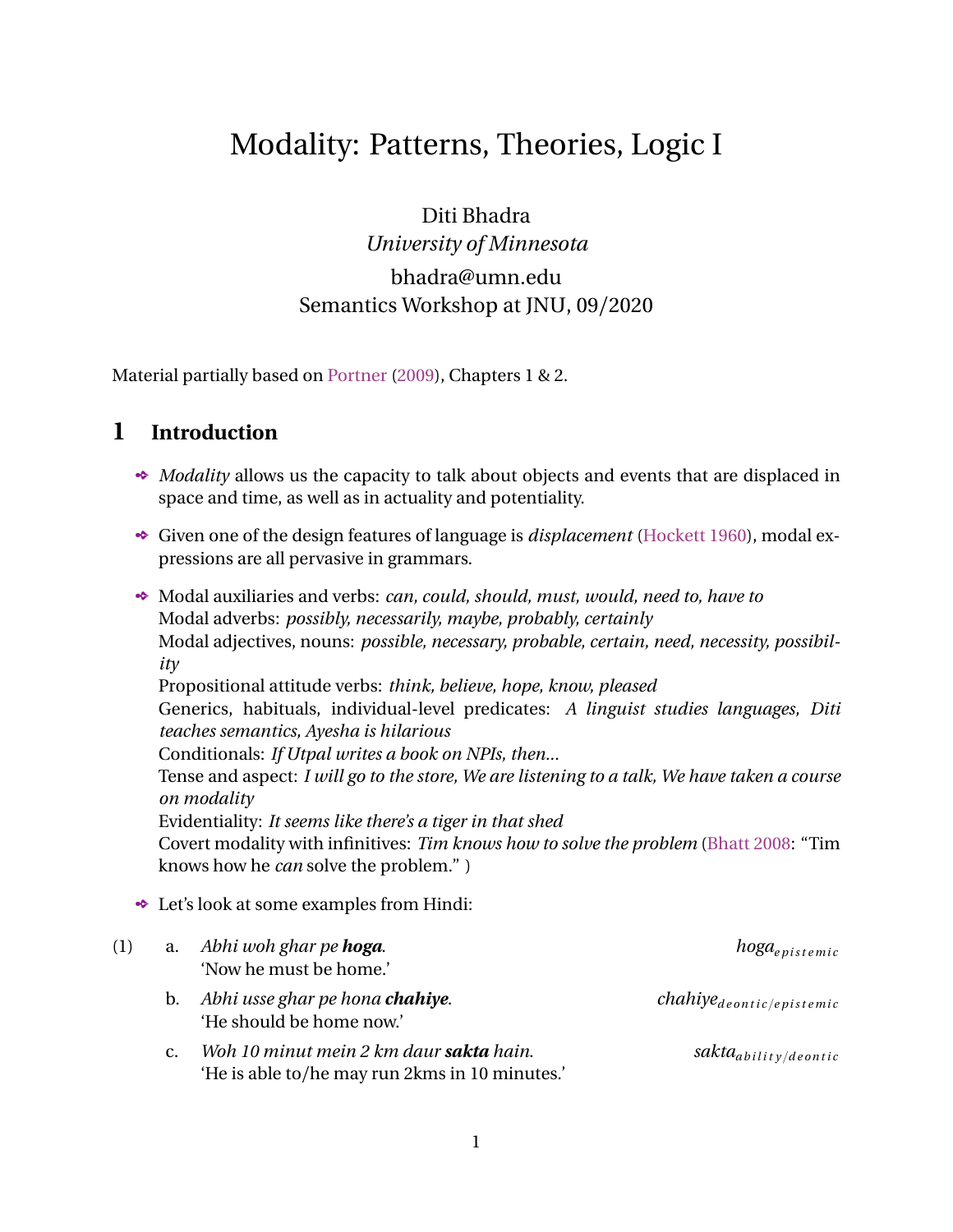- Test 1 for detecting strength: strong necessity modals can reinforce weak ones but not vice-versa ([von Fintel and Iatridou](#page-10-11) [2008\)](#page-10-11):
	- (18) a. You should wash your hands, in fact you must.
		- b. ??You must wash your hands, in fact you should.
- $\bullet$  Test 2 for detecting strength: Weak necessity modals are compatible with the negation of strong ones, but not vice versa ([von Fintel and Iatridou](#page-10-11) [2008\)](#page-10-11):
	- (19) a. You ought to/should do the dishes, but you don't need to/have to.
		- b. ??You need to/have to do the dishes, but it's not the case that you should/ought to.
- For an analysis of differential strength in deontic necessity in Bangla (with connections to Telugu and Hindi), see [Bhadra and Banerjee](#page-10-12) ([2020](#page-10-12)).
- Within modal logic, can we capture this relationship?: *must p* |ù *should p*
- $\bullet$  Let  $r_{must}$  be the set of rules on which the accessibility relation of *must* R<sub>must</sub>(*w*) is based on; and let  $r_{should}$  be the set of rules on which the accessibility relation of *should*  $-R_{should}(w)$  is based:

| (20) $R_{must}(w) = \frac{t w'}{ew's.t.Rpw,w'q, Vppqpw'q}$ lu | $r_{must}$ |
|---------------------------------------------------------------|------------|
|                                                               |            |

 $\epsilon$ 

(21) 
$$
R_{should} (w) = \mathbf{t} w' | \mathcal{Q} w's.t. Rpw, w'q, Vppqpw'q \quad \mathbf{lu}
$$

 $\bullet$  Both are deontic necessity modals ( $\Box$ ), thus crucially there is no difference in the denotations of the modals;

– the main action (/difference) is in the sets of rules behind the accessibility relations. (Keep this insight in mind – it will carry over to the other school of thought we will be exploring tomorrow).

 $\bullet$  Steps (let's name  $r_{must}$  as M and  $r_{should}$  as S):

<span id="page-7-0"></span> $(22)$  a. if M  $\sim$  S

- b. then  $R_{should}(w)$ ,  $R_{must}(w)$
- c. i.e. *S*, *M*
- d. i.e. the subset relation reverses once we take intersections
- Now look at [Portner](#page-10-0) [\(2009](#page-10-0))'s representations of the relationship: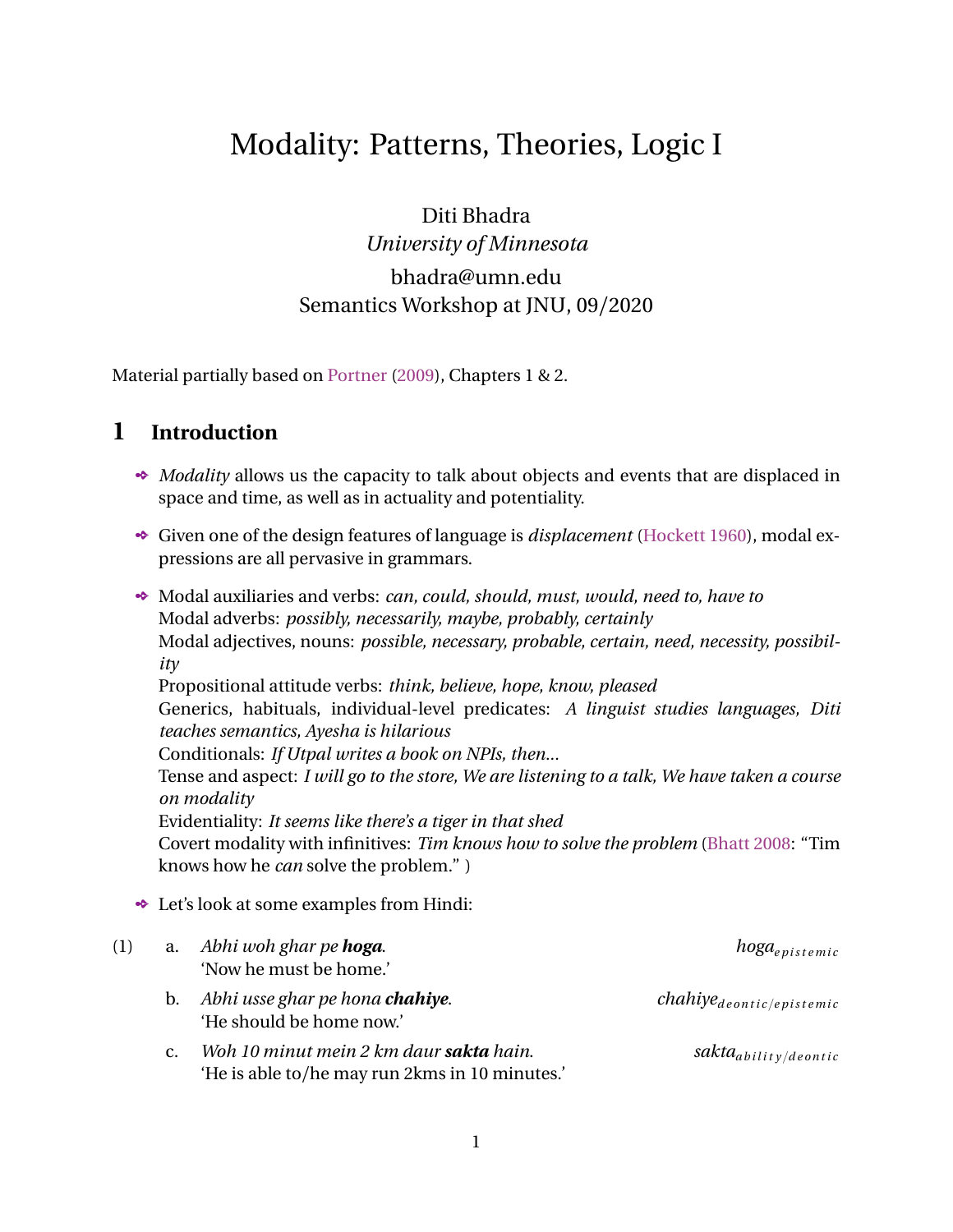

- $\bullet$  In the first figure: M contains less rules thus only the two solid ovals, while S contains more rules thus all three ovals.
- Thus, *M* is larger than the *S*, confirming the subset relationship in [\(22-c\).](#page-7-0)
- **Insight:** the more things you care about, the smaller the intersection of worlds will be where all of those things are true.
- Thus, we can confirm *must p* |ù *should p*.
	- provided that there are at least two different kinds of deontic accessibility relations
	- figure on the right
- But deontic modality can have many other subtypes, and thus even these two deontic accessibility relations are not enough!

 $-$  apart from the two kinds within  $R_{deonic-rule}$ , there has to be  $R_{deonic-permissions}$ ,  $R_{deonic-obligations}, R_{deonic-morals},$  etc.

(23) Just splitting apart deontic *must*:

- a. [In view of the laws of Minnesota], drivers must yield to pedestrians.
- b. [In view of the traditions of our family], you, as the youngest child, must touch the feet of all elders.
- c. [In view of the rules of student-teacher relationships], you must not yell at your teachers.
- $\bullet$  [Kratzer](#page-10-13) [\(1977](#page-10-13)) points out that the kind of restrictions in [ ]-s that determine differences in accessibility relations can be infinitely many.
- **► So what is starting to look like a problem here? For** Masssive over-generation!
- Additionally, not to forget that there are several other flavors outside of deontic modality!:
	- (24) a. Dogs **can** swim. (ability/dynamic)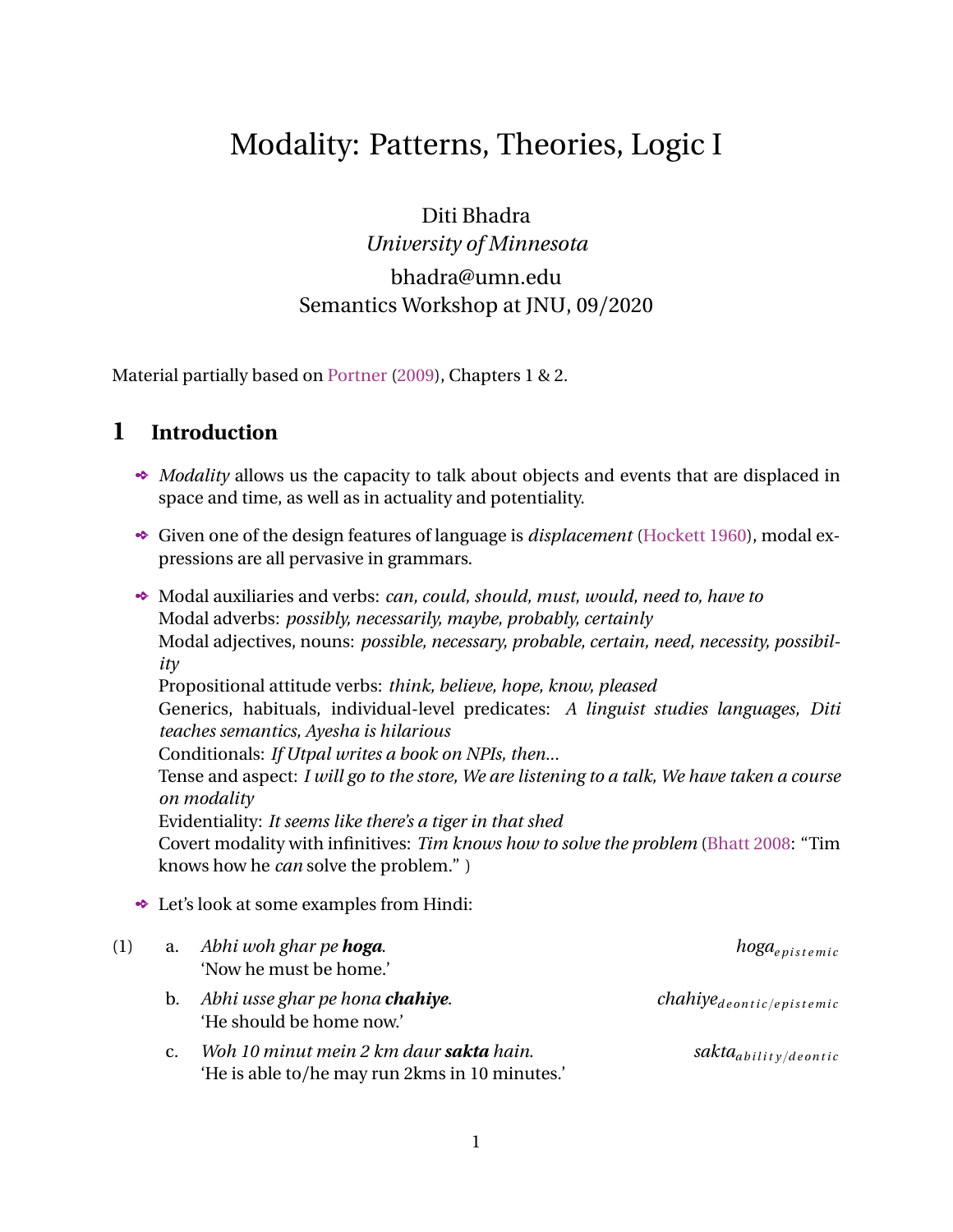- b. Given how much you love semantics, you **should** attend the modality workshop. (desire)
- c. To get into JNU, you **have to** study hard. (goal)
- d. A pandemic **may** eventually wipe out large sections of humanity. (history)
- (25) R<sub>bouletic</sub> (*w*) =  $\text{t}$ *w'* is a world in which all the desires of an agent *i* in *w* are satisfiedu
- The massive ambiguity/underspecification problem that we started out with is exacerbated by the possibility of the generation of multiple accessibility relations for the same modal:
	- (26) *Ram yeh kar sakta hain.* a.  $R(w, v)$ , where  $R_{dynamic}$  $,w_2, w_3, w_4, ...$ **u** b.  $R(w, v)$ , where  $R_{deonic-permissions}$ ,  $w_6$ ,  $w_7$ ,  $w_8$ , ...u c.  $R(w, v)$ , where  $R_{epistemic}$  $w_9, w_{10}, w_{11}, w_{12}, \ldots$ u d. R(*w*, *v*), where  $R_{deonic-morality}$  t  $w_{13}$ ,  $w_{14}$ ,  $w_{15}$ ,  $w_{16}$ ,...u e. R(*w*, *v*), where  $R_{teleological}$  t*w*<sub>17</sub>, *w*<sub>18</sub>, *w*<sub>19</sub>, *w*<sub>20</sub>,...u
- $\bullet$  And then within modal logic, what prevents 10 other accessibility relations from being generated for *sakna*? [3](#page-9-0)
- Thus, we understand the nature of the formal relations and properties better but have we made real progress towards providing an account of **modality in natural language**?
- $\cdot$   $\cdot$   $\cdot$  Unfortunately, no! Because our current logical system predicts many many more meanings for modals than they actually have.
- Enter: the field-changing work of Angelika Kratzer. (tomorrow's journey)

<span id="page-9-0"></span><sup>3</sup>We have not even discussed the *indexicality* of modals (relativization to contextual parameters like speakers, hearers, times, locations); imagine how much more over-generation there can be once these factors are wired into the semantics.